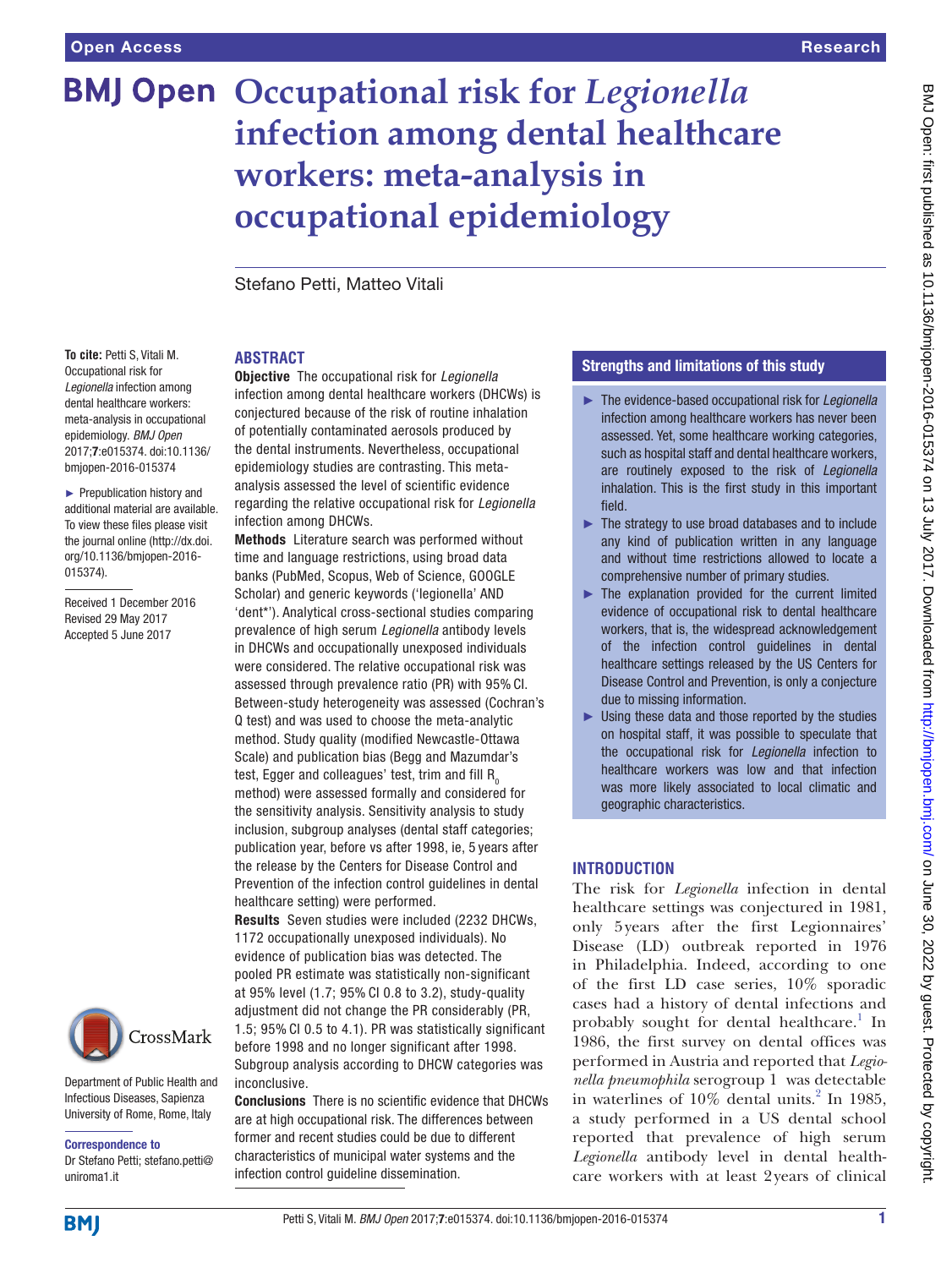experience was higher than in occupationally unexposed subjects (23% vs 16%), thus suggesting that the dental staff could be at occupational risk for *Legionella* infec-tion.<sup>[3](#page-7-2)</sup> In 1995, the case of a dentist who died from LD was reported and legionellae were detected in the dental unit water system of his office.<sup>[4](#page-7-3)</sup> These and other studies on dental unit water system contamination with legionellae and on *Legionella* antibody seroprevalence in the dental staff collectively suggested that dental healthcare workers could be at occupational risk, but scientific evidence was inconclusive.<sup>[5](#page-7-4)</sup>

Data regarding other healthcare settings also are inconclusive. In France, for example, Pontiac feverlike incidence in the nursing home personnel was not associated to *Legionella* detection in the shower water.<sup>[6](#page-7-5)</sup> A Danish study, which found that *Legionella* seroprevalence was higher in hospital healthcare workers than in blood donors (45% vs 23%), failed to associate high *Legionella* antibody levels with direct exposure to contam-inated hospital shower water.<sup>[7](#page-7-6)</sup> According to an Italian study, there were minimal differences in seroprevalence between ward and office staff in a Milan hospital (35% vs 27%) and between hospital ward staff and blood donors in a Naples hospital  $(49\% \text{ vs } 44\%)$ .<sup>[8](#page-7-7)</sup>

Several reviews, editorials and discussion papers warn that the occupational risk of *Legionella* infection to the dental staff is high (Refs [9–11](#page-7-8) are only recent examples). The arguments in support of this hypothesis are essentially four. The principal is the frequent detection of legionellae in dental unit water systems. A multicentre European study found 4% dental unit water systems contaminated with *Legionella* microorganisms (lowest detection limit, 1 colony-forming unit (CFU) per mL), $^{12}$  but according to local studies such a proportion could be higher, namely, 15% in Italy (lowest detection limit, 1 CFU per L),  $928\%$  $928\%$  in Germany (lowest detection limit, 1 CFU per  $10 \text{ mL}$ )<sup>[13](#page-7-10)</sup> and 33% in South Africa (lowest detection limit, 1 CFU per mL).<sup>14</sup> The second argument is that dental instruments, such as air–water syringe, dental turbine and ultrasonic scaler handpieces, produce aerosols. Thus, if dental unit water is contaminated with legionellae, these microorganisms could be spread in the environment during dental therapy and inhaled by patients and staff. The third is that four sporadic cases of LD transmission in dental healthcare settings are reported. $4^{15-17}$  The fourth is that some occupational epidemiology studies reported that the dental healthcare workers yielded higher *Legionella* antibody seroprevalence than unexposed controls.<sup>[3 8 18](#page-7-2)</sup> These arguments suggest that dental unit water systems contaminated with legionellae may expose the dental staff to *Legionella* infection and even LD.

These arguments are not entirely agreeable. Indeed, the conjectured spread of *Legionella* microorganisms in the environment is in contrast with the low *Legionella* contamination level of air, since only one study reported one positive air sample ( $\langle 5\%$  of all samples), <sup>19</sup> while the remaining studies did not.<sup>9 20-22</sup> As for the sporadic cases of LD, the recent discovery that human-to-human LD

transmission is possible, $23$  along with the considerations that *L. pneumophila* may colonise the oropharynx<sup>24–26</sup> for up to  $2$  months<sup>27</sup> and that oropharyngeal flora is detected into dental unit water systems after dental therapy,<sup>28 29</sup> suggests that the dental unit water systems can be contaminated by colonised or infected patients during dental therapy. Therefore, the chicken–egg dilemma (ie, straintyping matches of isolates from the environment and the patient do not demonstrate where the organism occurred first) regarding environmental pathogens also applies to these reports.<sup>[30 31](#page-8-5)</sup> As for the last argument, some reports showed that dental healthcare workers did not yield higher Legionella antibody seroprevalence than controls.<sup>32</sup> <sup>33</sup>

Assessing the occupational risk of *Legionella* infection to dental staff is not a marginal question, since the number of individuals who could be occupationally exposed is high. Indeed, the numbers of practising dentists in Europe and the USA are  $330\,000^{34}$  $330\,000^{34}$  $330\,000^{34}$  and  $200\,000$ ,  $35$  respectively. In addition, there is an equal number of other working categories, such as dental assistants and hygienists. Thus, the problem of occupational risk of *Legionella* infection may interest 1–2million healthcare workers globally.

Therefore, this meta-analysis was finalised at investigating the relative occupational risk of *Legionella* infection to dental healthcare workers.

# **Methods**

#### **Search strategy**

*Legionella* colonisation of artificial water systems is strongly associated to climatic and geographic factors.<sup>36 37</sup> Therefore, *Legionella* antibody seroprevalence in the general population is not steady, and high absolute seroprevalence in dental healthcare workers could be not indicative of an occupational risk if the general population seroprevalence is concurrently high and vice versa. For this reason, a relative estimate of the occupational risk of *Legionella* infection was preferred to absolute estimates, such as incidence or prevalence rates.

Literature search was undertaken trying to locate the highest possible number of primary studies that reported or allowed to estimate the relative occupational risk, trying to minimise publication and selection biases. There were no restrictions in publication year and language, while broad data banks that could help locate congress proceedings and doctoral theses also were considered. The data banks used were PubMed, Scopus, Web of Science and GOOGLE Scholar. Relatively generic keywords were chosen, namely, 'legionella' AND 'dent\*' in all fields (PubMed), title/abstract/keywords (Scopus), topic (Web of Science) and anywhere in the paper (GOOGLE Scholar). As for GOOGLE Scholar, papers were sorted in order of relevance and the 500 most relevant titles were considered (further details in online [supplementary](https://dx.doi.org/10.1136/bmjopen-2016-015374)  [appendix 1\)](https://dx.doi.org/10.1136/bmjopen-2016-015374). GOOGLE Translate was used to handle articles published in languages other than English.

Literature search was performed by one author (SP), expert in meta-analysis of observational studies, who also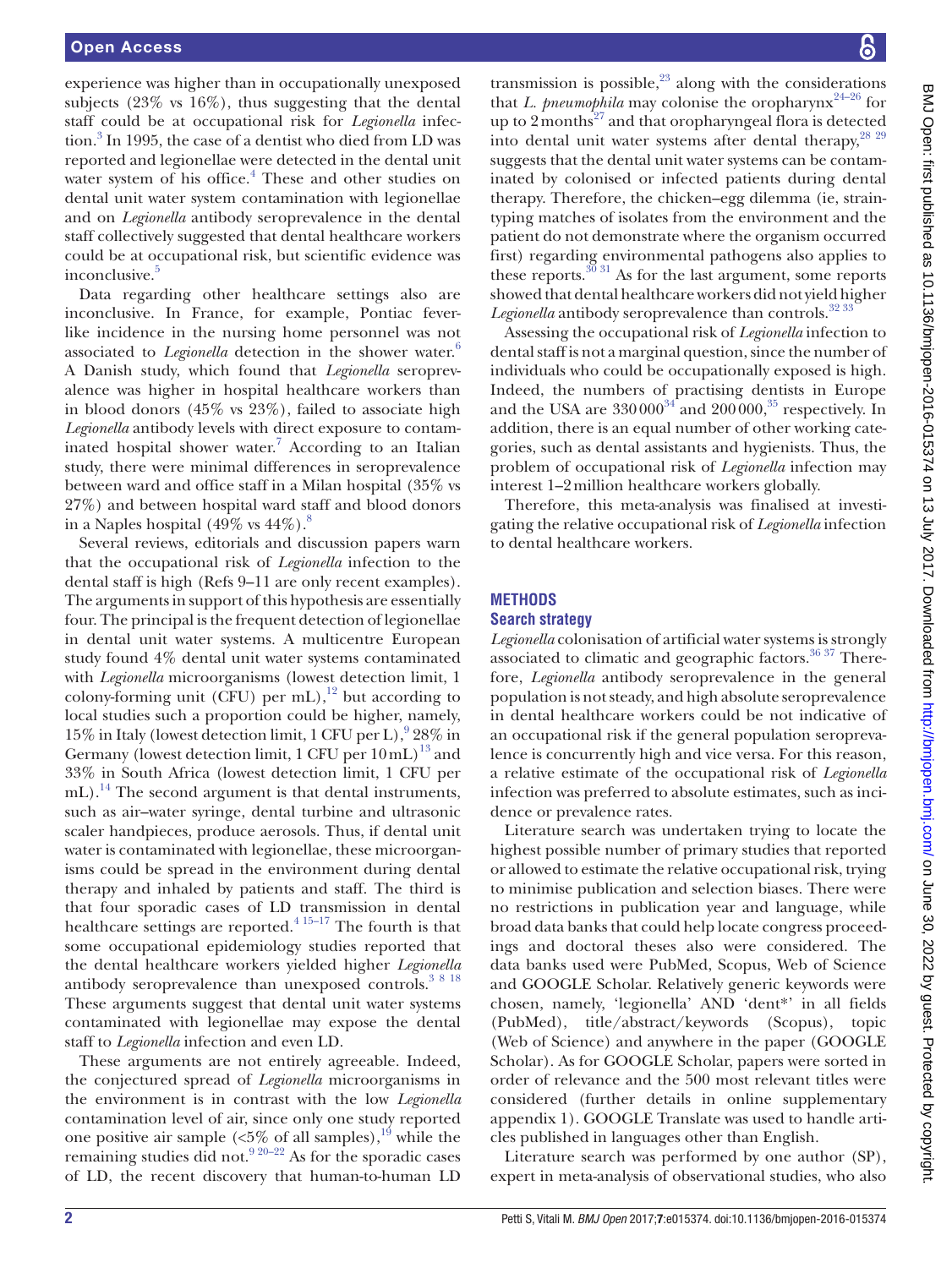Open Access

screened titles and abstracts of the identified studies. Full texts of the studies that could fall into the inclusion criteria were searched, and eligibility was assessed by the two authors together. Totally and partially overlapping studies and studies that did not fall into the inclusion criteria were excluded. Corresponding authors of studies who could be eligible, but reported incomplete information, were contacted to seek for missing data. Reference lists from full texts also were checked to detect potentially missing eligible studies.

# **Inclusion and exclusion criteria**

Legionellae are almost ubiquitous where there are artificial water systems, such as offices, apartments, gyms, schools and even churches, but are more frequent in specific settings, such as hospitals and nursing homes, hotels, cruise ships and thermal springs. $38-40$  Subject selection in occupational epidemiology is based on occupational exposure status[.41](#page-8-11) Therefore, excluding the category of dental healthcare workers, under investigation, occupationally exposed individuals were those working in hospitals, nursing homes, hotels, cruise ships and thermal springs, $42^\circ$  whereas occupationally unexposed individuals were subjects working or living in settings where artificial water systems are not frequently contaminated. Also, occupationally unexposed individuals were subjects who could occasionally, or for reasons different from their jobs, attend settings where contamination is frequent.

With these assumptions regarding occupational and non-occupational exposure, inclusion and exclusion criteria were the following:

1. Study design. All studies in occupational epidemiology that assessed or provided enough data to estimate the risk ratio between dental healthcare workers and occupationally unexposed individuals were considered. Therefore, cohort, case–control and analytical cross-sectional studies were eligible, while case reports and series, editorials, reviews, discussion papers and meta-analyses were excluded.

2. Dental healthcare workers. Given the relatively high frequency of dental unit water systems contaminated with legionellae,  $9^{12}$ <sup>13</sup> it was arbitrarily assumed that any dental healthcare worker with enough clinical experience was in some way exposed to legionellae coming from the dental unit water systems during daily practice. Therefore, occupationally exposed individuals were dental healthcare workers with any level of clinical experience, such as general dental practitioners, specialists, dental hygienists, assistants and dental students with clinical experience. Excluded were dental healthcare working categories without clinical experience, such as dental students from first years and administrative staff.

3. Occupationally unexposed individuals. These subjects could be selected from any setting but must not be exclusively selected from the abovementioned occupationally exposed categories, namely, healthcare workers practising in hospitals and nursing homes, $743$  water

service providers, water system maintenance workers and subjects working in hotels, thermal springs and cruise ships. $42$ 

4. *Legionella* infection. Individuals with high serum level of *Legionella* antibodies (IgG) assessed with any laboratory method were classified as seropositive. The study was excluded if information regarding *Legionella* infection was assessed anamnestically.

# **Study quality**

The quality of occupational epidemiology studies is necessarily lower than in other epidemiology studies for the aforementioned drawbacks in assessing exposure level and duration. $41$  In addition, assessing quality and susceptibility to bias of observational studies is not easy, as there are almost 100 quality assessment tools, none of them rigorously developed, evidence based, valid, reliable and easy to use at the same time. $^{44}$  For these reasons, study quality was assessed but was considered only for sensitivity analysis, instead of incorporating study-quality weights into the analysis or using quality scores as inclusion/exclusion criteria.

The tool used in the present study was the Newcastle-Ottawa Scale (NOS), specifically designed for cohort and case–control studies $45$  and adapted for analytical cross-sectional studies with eight items instead of nine.<sup>[46](#page-8-15)</sup> Although NOS has been criticised for several reasons,  $47$  it was preferred to the remaining tools because it is simple and easy to use. Following previously adopted methodology, low-quality studies (NOS scores, 0–2) were given a score of 0.25, medium-quality studies (NOS scores, 3–5) were given a score of 0.5 and high-quality studies (NOS scores,  $6-8/9$ ) were given a a score of 1.0.<sup>48</sup> Quality assessment was performed by the two authors together. Since NOS was not validated in the field of occupational epidemiology, the study quality scores were expected to be low.

# **Data extraction and risk ratio assessment**

It is anticipated that there were no cohort and case– control studies among the selected primary studies, but only analytical cross-sectional studies. For this reason, prevalence ratio was chosen as relative risk estimate.

For every primary study, prevalence ratio adjusted for confounders, when available, was extracted. When this measure was unavailable, the crude prevalence ratio was extracted or was calculated using the prevalence rates of subjects with high serum *Legionella* antibody levels in dental healthcare workers and in occupationally unexposed individuals.

Data were extracted or calculated by the two authors independently, they were compared and the differences were reconciled through discussions.

# **Meta-analytic methodology**

Publication bias was investigated, and it was assumed that its effect in occupational epidemiology could be even more pervasive than in general epidemiology, since the publication of studies reporting lack of association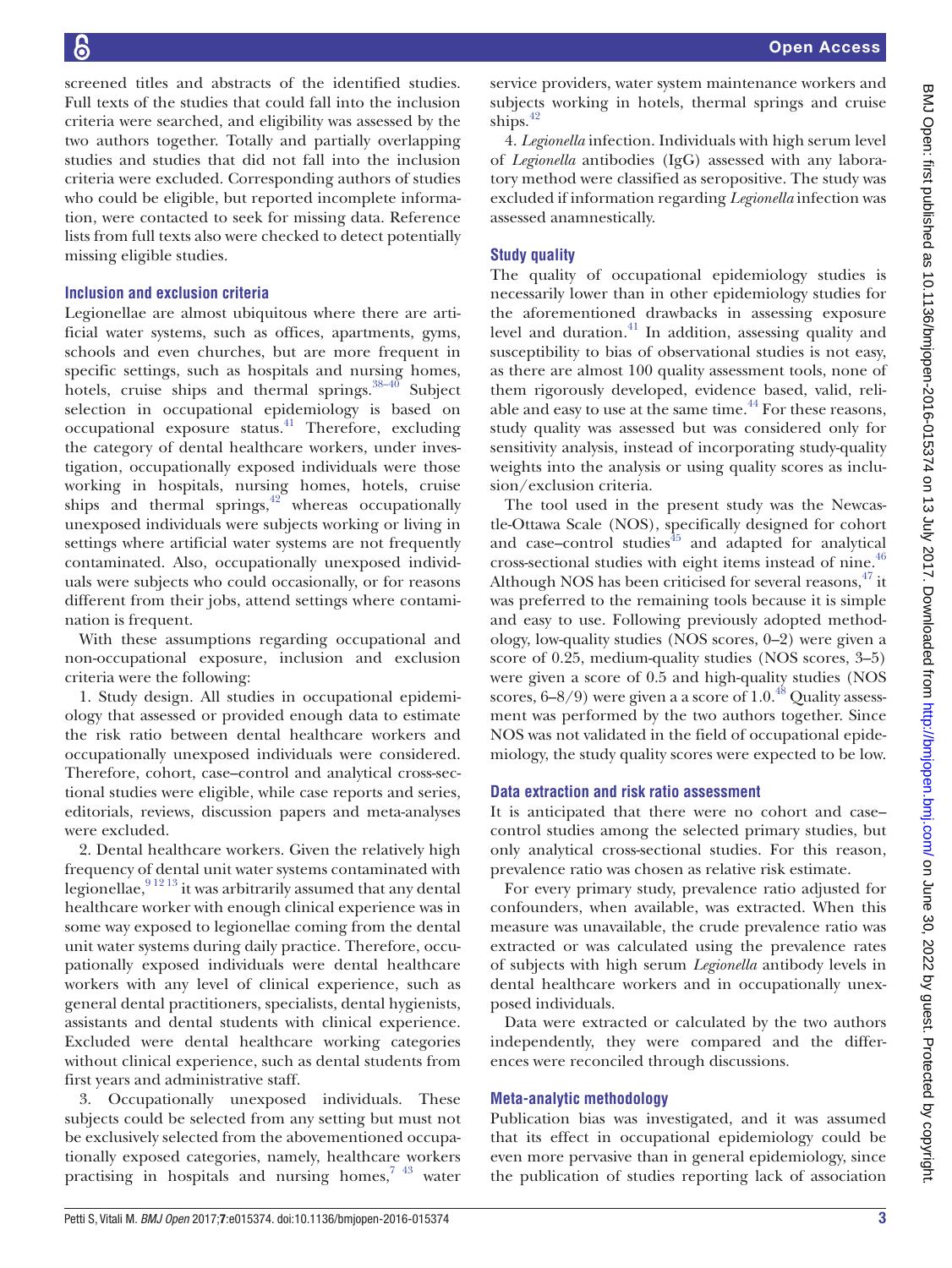between exposure and occupation is unlikely. The funnel plot with the ln(prevalence ratio) in the x-axis and precision, that is,  $1/$ [SE ln(prevalence ratio)], in the y-axis was initially drawn. An asymmetrical plot was suggestive of high degree of publication bias. Formal publication bias investigation was performed with the test of Begg and Mazumdar<sup>49</sup> and the test of Egger and colleagues.<sup>50</sup> In addition, the trim-and-fill method, based on the assumption that there is an additional  $\mathbf{k}_0$  number of relevant studies that were not located or published, was applied. The  $R_0$  method was employed to identify the  $k_0$  studies. If missing studies were detected, they were added to the primary-study set and the funnel plot was redrawn and compared with the plot drawn without missing studies to check whether symmetry improved.<sup>[51 52](#page-8-20)</sup>

The pooled prevalence ratio was assessed. The meta-analytic method was chosen on the basis of the level of between-study heterogeneity, which was estimated with the Cochran's Q, a  $\chi^2$  test with (k-1) df, where k is the number of primary studies. For  $Q\leq (k-1)$ , the level of heterogeneity was low enough and the fixed-effects method was preferred, with the inverse of the variance of ln(prevalence ratio) as study weight. For  $Q>(k-1)$ , the level of heterogeneity was high, and the more conservative random-effects method, which provided wider  $95\%$  CI, was used.<sup>53</sup>

Sensitivity analysis to study inclusion was performed to investigate whether a single study influenced the pooled prevalence ratio estimate excessively. The contribution of each study to the overall weight was assessed as a per cent of the total weight. Each study was then excluded in turn, and the pooled prevalence ratio was re-estimated and compared with the overall pooled prevalence ratio. If 95% CI of the two pooled prevalence ratio estimates did not overlap, the results of the meta-analysis were regarded as not robust enough. $53$ 

Subgroup analysis was performed to explore the reasons of between-study heterogeneity, a frequent problem in meta-analysis of occupational epidemiology.<sup>5</sup>

Subgroup analysis according to working categories: this analysis was performed to test whether there were differences between categories in the degree of occupational risk. More specifically, dentists could be at higher occupational risk than the other categories because they work closer to the dental instruments than the dental assistants and have spent more years in practising than dental students. Therefore, data regarding working categories were extracted, when possible, and the pooled prevalence ratios were estimated and compared between categories.

Subgroup analysis according to publication year: this analysis was performed to test whether the dissemination and general acknowledgement of the infection control guidelines in dental healthcare settings, released for the first time in 1993 by the Centers for Disease Control and Prevention  $(CDC)^{55}$  had any effect on the occupational exposure to *Legionella* infection. Studies were, therefore, subgrouped according to the year of publication, into former and recent studies. The threshold



<span id="page-3-0"></span>Figure 1 Flowchart of article selection process (last updated 2 March 2017) according to PRISMA.

year of publication chosen was 1998, that is, 5years after the release of the infection control guidelines, a period arbitrarily considered long enough to permit guideline acknowledgement at global level. The pooled prevalence ratios of former and recent studies were assessed and compared. In addition, weighted metaregression was performed, using the inverse of the variance as weight, with the logarithm of prevalence ratio in the x-axis and a dummy variable, namely, before 1998 (y=1) and after 1998 (y=2) in the y-axis. From the regression coefficient, the pooled prevalence ratios for former and recent studies were estimated and compared.

StatView 5.0.1 (SAS Institute, North Carolina, USA) and MedCalc 14.8.1 (MedCalc Software BVBA, Ostend, Belgium) were used for the statistical analyses. The significance level of statistical tests was  $\alpha$ =0.05. This paper followed the flow of information proposed by the PRISMA statement for the study search, $56$  the MOOSE guidelines for reporting meta-analyses of observational studies $57$  and the recommendations provided by the review of practice of meta-analysis in occupational epidemiology.<sup>[54](#page-8-22)</sup>

# **Results**

The last literature search was performed on 2 March 2017. Screening provided 32 papers [\(figure](#page-3-0) 1); 18 of them were excluded after full text reading because they were not relevant. Of the remaining 14 studies, 7 were excluded. Two of them provided data overlapping with other studies already included in the analysis,  $58\,59$  one focused on respiratory illness, $60$  two did not include an occupationally unexposed group<sup>61 62</sup> and two did not discriminate between different occupationally exposed categories.[63 64](#page-8-29) The corresponding authors of the latter studies were contacted to obtain specific data regarding dental healthcare workers. The corresponding author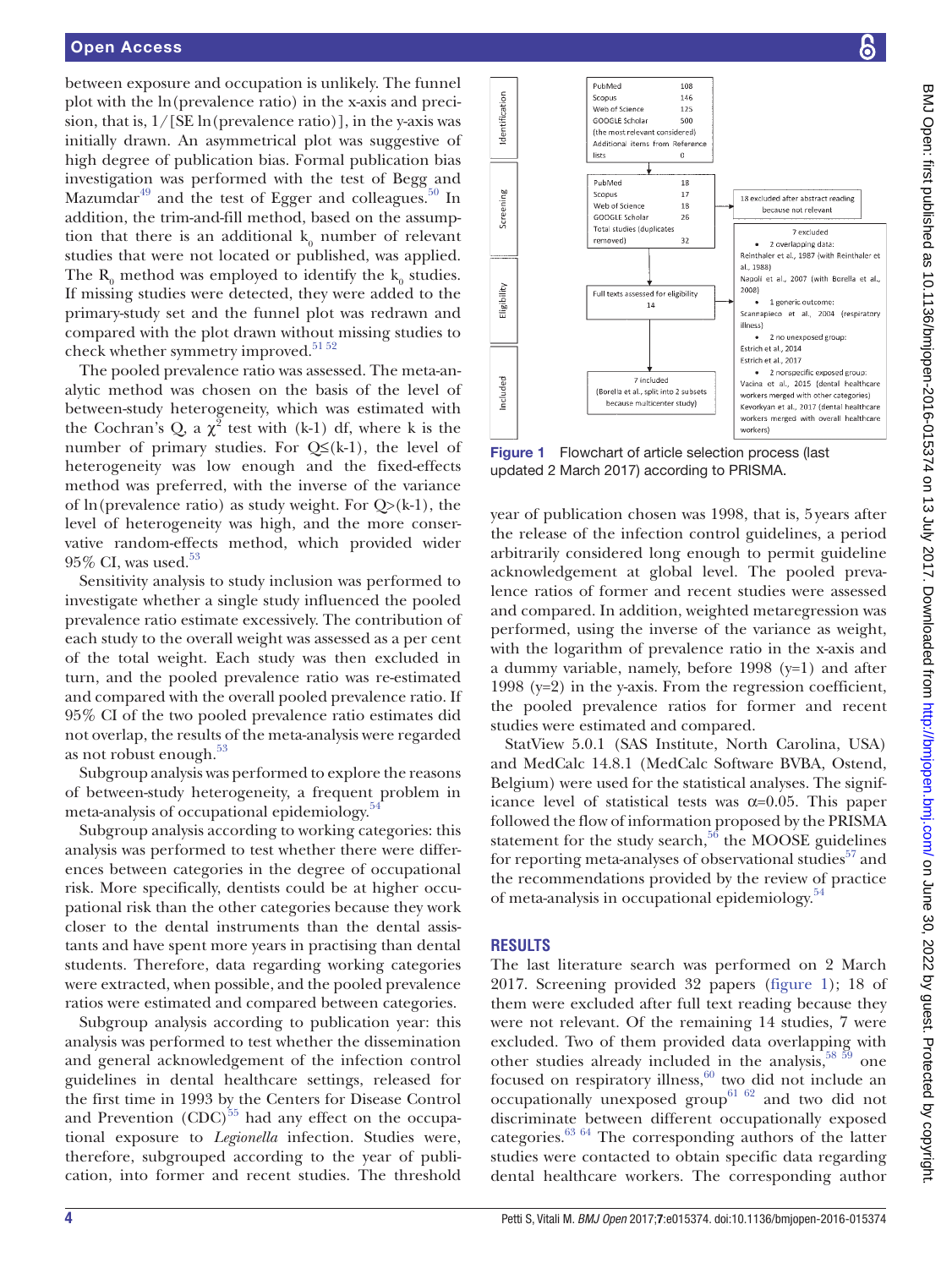<span id="page-4-0"></span>Table 1 Characteristics of the primary studies and prevalence ratios of high serum *Legionella* antibody (IgG) level assessed using extracted data

| <b>Study</b>                           | Country       | <b>Dental healthcare Occupationally</b><br>working<br>categories | unexposed<br>individuals                        | <b>Proportion</b><br>seropositives<br><b>(dental</b><br>healthcare<br>workers) | <b>Proportion</b><br>seropositives<br>(occupationally<br>unexposed<br>individuals) | <b>Prevalence</b><br>ratio (95% CI) |
|----------------------------------------|---------------|------------------------------------------------------------------|-------------------------------------------------|--------------------------------------------------------------------------------|------------------------------------------------------------------------------------|-------------------------------------|
| Fotos et $a^{3}$                       | <b>USA</b>    | Dentists, clinical-<br>level students.<br>assistants             | General population                              | 20.0% (54/270)                                                                 | 10.4% (7/67)                                                                       | 1.91 (0.91 to<br>4.01)              |
| Oppenheim et al <sup>65</sup>          | <b>UK</b>     | Dentists, clinical-<br>level students                            | Last-year medical<br>students, young<br>doctors | 5.9% (9/152)                                                                   | 1.4% (1/70)                                                                        | 4.15 (0.54 to<br>32.08              |
| Reinthaler et al <sup>18</sup>         | Austria       | Dentists,<br>assistants,<br>technicians                          | White-collar workers.<br>non-dental students    | 33.6% (36/107)                                                                 | 4.7% (5/106)                                                                       | 7.13 (2.91 to<br>17.47              |
| Luck et $a^{66}$                       | Germany       | Dentists,<br>assistants                                          | General population                              | 6.9% (15/218)                                                                  | 5.5% (16/293)                                                                      | 1.26 (0.64 to<br>(2.49)             |
| Pankhurst et al <sup>32*</sup>         | <b>UK</b>     | <b>Dentists</b>                                                  | <b>Blood donors</b>                             | $0.4\%$ (1/246)                                                                | 2.4% (12/500)                                                                      | 0.17 (0.02 to<br>1.29)              |
| Vogt et $al^{33}$                      | <b>USA</b>    | Dentists                                                         | Clinically unexposed<br>volunteers              | 8.6% (93/1076)                                                                 | $9.1\% (2/22)$                                                                     | $0.95(0.25)$ to<br>3.61             |
| Borella et al <sup>8</sup><br>subset a | Italy (Turin) | Dentists, clinical-<br>level students                            | White-collar workers                            | 26.9% (32/119)                                                                 | 32.9% (23/70)                                                                      | 0.82 (0.52 to<br>1.28               |
| Borella et al <sup>8</sup><br>subset b | Italy (Bari)  | Dental healthcare<br>workers                                     | White-collar workers                            | 31.8% (14/44)                                                                  | $9.1\% (4/44)$                                                                     | 3.50 (1.25 to<br>9.80)              |

\**Legionella pneumophila* antibodies.

of the first study replied that they were unavailable, the corresponding author of the second study did not reply. At the end of the study selection procedure, seven primary studies remained. Three were published between 1985 and  $1988^{3}$  18 65 and one in  $1992,66$  while the remaining three were published between 2003 and 2008.<sup>[8 32 33](#page-7-7)</sup> The study of Borella and colleagues<sup>[8](#page-7-7)</sup> was split into two because it was a multicentre study. These studies collectively included 2232 dental healthcare workers and 1172 occupationally unexposed individuals.

The dental healthcare workers were mostly dentists, clinical-level students and assistants. Occupationally unexposed individuals were extracted from the general population or were white-collar workers, blood donors and volunteers [\(table](#page-4-0) 1). Last-year medical students and young doctors were used by Oppenheim and colleagues as occupationally unexposed individuals and were not considered occupationally exposed by the authors.<sup>65</sup> Therefore, this study was not excluded.

As anticipated, the generally low primary-study quality scores were not surprising (online [supplemen](https://dx.doi.org/10.1136/bmjopen-2016-015374)[tary appendix 2](https://dx.doi.org/10.1136/bmjopen-2016-015374)). Nevertheless, all studies made clear distinctions between dental healthcare workers and occupationally unexposed individuals and adopted reliable diagnoses of *Legionella* infection based on serologic tests, namely, ELISA,  $333$  rapid microagglutination test<sup>65</sup> and indirect immunofluorescence test.<sup>[8 18 32 66](#page-7-7)</sup> One study, however, showed higher quality because it was performed

on a representative sample of dentists and reported the response rate. $32$  The point prevalence ratios in the eight settings ranged between 0.2 and 7.1 [\(table](#page-4-0) 1), with generally higher values in former studies.

The funnel plot (online [supplementary appendix](https://dx.doi.org/10.1136/bmjopen-2016-015374)  [3](https://dx.doi.org/10.1136/bmjopen-2016-015374)) was apparently not symmetrical. Nevertheless, the Kendall's τ of the test of Begg and Mazumdar resulted −0.43 (p=0.13), the intercept of the test of Egger and colleagues resulted 1.12 (p=0.52) and the trim-and-fill method failed to identify potentially missing studies  $(R_0=0)$ . However, the presence of publication bias could not be excluded because there were few primary studies and in these circumstances the power of formal tests is too low to distinguish between chance and real symmetry.<sup>[67](#page-8-34)</sup>

The forest plot [\(figure](#page-5-0) 2) shows that the prevalence ratio estimates were largely different in both precision (ie, width of 95% CI) and direction (ie, to the left or to the right with respect to the neutral value of 1), thus suggesting that the between-study heterogeneity was high. This idea was confirmed by the high Cochran's Q [\(table](#page-5-1) 2), and therefore, the random-effects method was used to estimate the pooled prevalence ratio. The pooled prevalence ratio including all the studies was 1.7, with 95% CI 0.8 to 3.2, statistically non-significant at 95% level. Adjustment for study quality caused a drop in betweenstudy heterogeneity (Cochran's Q-test  $\chi^2_{\text{7df}}$  passed from 28.72 to 16.13) and an increase in CI width but did not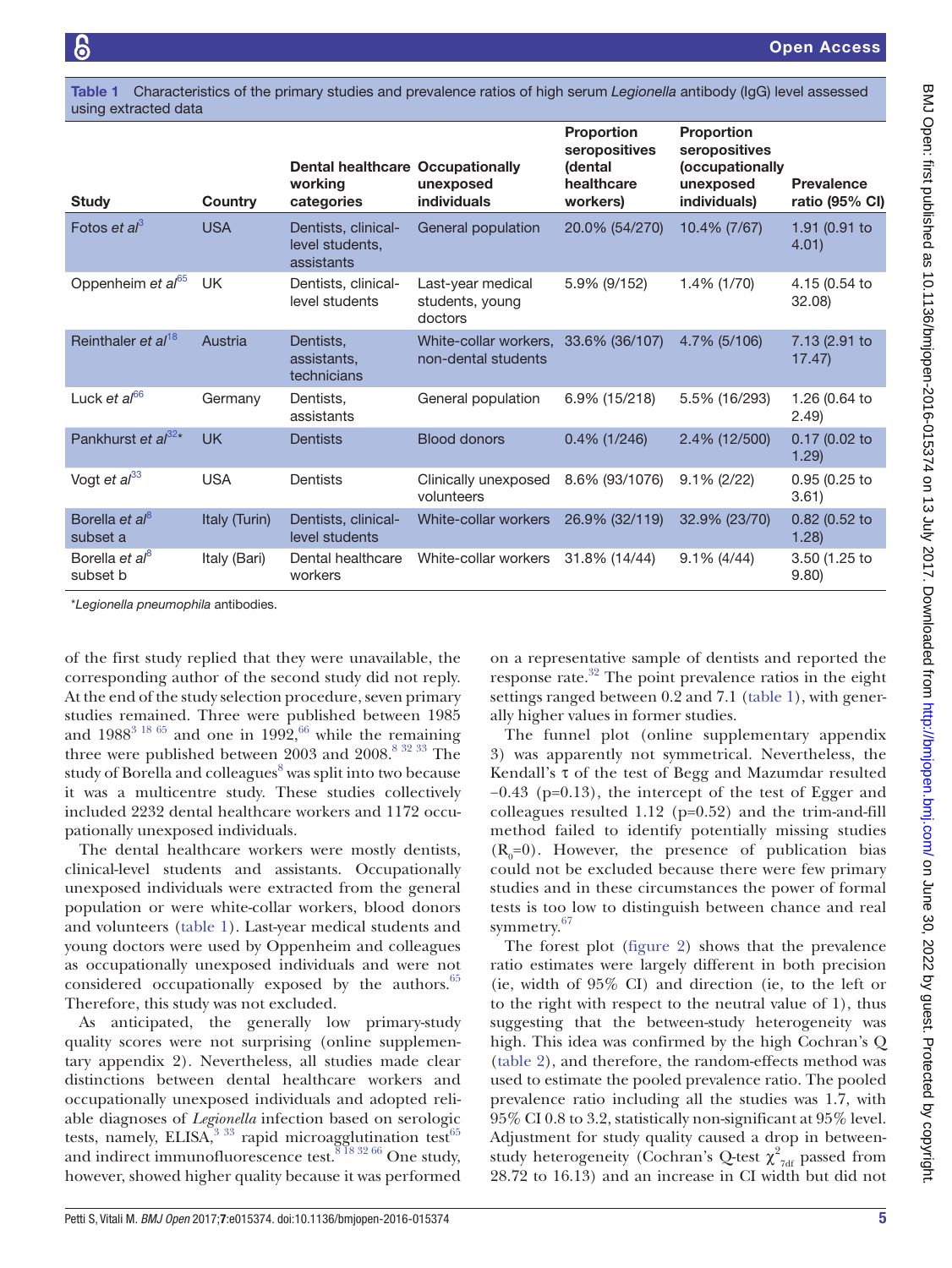

<span id="page-5-0"></span>Figure 2 Forest plot of the prevalence ratios estimated using the data extracted from the primary studies and pooled prevalence ratio estimated with the random-effects method.

change the pooled risk estimate considerably (pooled prevalence ratio, 1.5; 95% CI 0.5 to 4.1).

Sensitivity analysis to study inclusion (online [supple](https://dx.doi.org/10.1136/bmjopen-2016-015374)[mentary appendix 4](https://dx.doi.org/10.1136/bmjopen-2016-015374)) showed that the weight of three studies<sup>386</sup> accounted for almost three-fourths of the overall weight. However, the exclusion of these studies in turn did not produce a significant change in the pooled prevalence ratio estimate.

As for subgroup analysis stratified for working categories [\(table](#page-5-1) 2), the pooled prevalence ratio estimate regarding dentists (pooled prevalence ratio, 1.4; 95% CI 0.5 to 3.9) was based on six studies published during a 20-year interval, while analyses on dental assistants and dental students were based on only two studies. These results were, therefore, inconsistent.

The difference between former and recent studies was not significant at 95% level [\(table](#page-5-1) 2). This subgroup analysis, however, showed that there was a significant

*Legionella* infection occupational risk before the year 1998 (prevalence ratio, 2.6, 95% CI 1.1 to 6.2), while after the year 1998, such a situation changed and the pooled point prevalence ratio estimate was neutral (ie, value of 1). The weighted metaregression analysis (footnotes in [table](#page-5-1) 2) provided more conservative estimates, with similar point estimates as those obtained with the random-effects method, but wider CIs and the prevalence ratio of studies published before 1998 was no longer significant at 95% level.

## **Discussion**

Meta-analyses of observational studies in occupational epidemiology yield relatively low external validity due to several forms of bias, some of them inherent to the observational studies used for the analysis and some inherent to the meta-analytic methods. More specifically, occupational epidemiology often relies on studies performed on small samples and affected by information bias regarding exposure. [41 54](#page-8-11) Thus, a meta-analysis may help overcome this problem, provided that literature search is comprehensive enough, that sensitivity analysis is performed and that results are considered as an aid rather than a measure of the occupational risk, due to the possibility to produce spurious risk estimates.<sup>[68](#page-8-35)</sup>

All the primary studies used in this meta-analysis had a certain degree of information bias regarding exposure assessment to legionellae coming from the dental unit water systems. This, however, is a difficult problem to overcome even performing routine water controls, since *Legionella* contamination level is not stable, depending on climatic variations $^{69}$  and other environmental factors.<sup>7</sup>

Another problem of this analysis is that there were few primary studies. Despite the efforts to detect all the published material, only seven studies with eight settings were located. This made it impossible to assess

<span id="page-5-1"></span>

| Table 2 Pooled prevalence ratio of high serum Legionella antibody level in dental healthcare workers |                |                         |                         |                |  |  |  |  |  |
|------------------------------------------------------------------------------------------------------|----------------|-------------------------|-------------------------|----------------|--|--|--|--|--|
| <b>Analysis</b>                                                                                      | <b>Studies</b> | <b>Cochran's Q-test</b> | <b>Prevalence ratio</b> | 95% CI         |  |  |  |  |  |
| Pooled analysis                                                                                      | All $(8)$      | $28.72*$                | 1.66                    | 0.85 to 3.22   |  |  |  |  |  |
| Pooled analysis adjusted for study quality                                                           | All $(8)$      | $16.13*$                | 1.51                    | $0.55$ to 4.15 |  |  |  |  |  |
| <b>Dentists</b>                                                                                      | 6              | 24.96*                  | 1.45                    | 0.54 to 3.89   |  |  |  |  |  |
| Dental assistants                                                                                    | 2              | $9.47*$                 | 2.89                    | 0.39 to 21.27  |  |  |  |  |  |
| Dental students†                                                                                     | $\mathcal{P}$  | 2.95                    | 0.95                    | 0.56 to 1.62   |  |  |  |  |  |
| Studies published before 1998                                                                        | 4              | $9.99*$                 | $2.63*$                 | 1.12 to 6.18   |  |  |  |  |  |
| Studies published after 1998                                                                         | $\overline{4}$ | $9.61*$                 | 0.99                    | 0.38 to 2.58   |  |  |  |  |  |

Estimates assessed with and without adjustment for study quality. Subgroup analyses for working categories and for publication year, namely, before/after 1998. This threshold corresponds to the global dissemination of the guidelines for infection control in dental healthcare settings released for the first time by the US Centers for Disease Control and Prevention in 1993.

Included studies: Dentists references.<sup>[8 18 33 65 66](#page-7-7)</sup> Dental assistants references.<sup>18 66</sup> Dental students references.<sup>[8 65](#page-7-7)</sup> Studies published before the year 1995 references.<sup>3 18 65 66</sup> Studies published after the year 1995 references.<sup>8 32 33</sup>

Weighted metaregression with logarithm of prevalence ratio (x-axis), publication year (y-axis: before 1998=1; after 1998=2), inverse of the variance (weight). y=1.68–0.86x. 95% CI of slope: −2.15 to 0.43. Pooled prevalence ratio for studies published before 1998, 2.27 (95% CI 0.63 to 8.25). Pooled prevalence ratio for studies published after 1998, 0.96 (95% CI 0.07 to 12.68).

\*Statistically significant at 95% level.

†Fixed-effects method.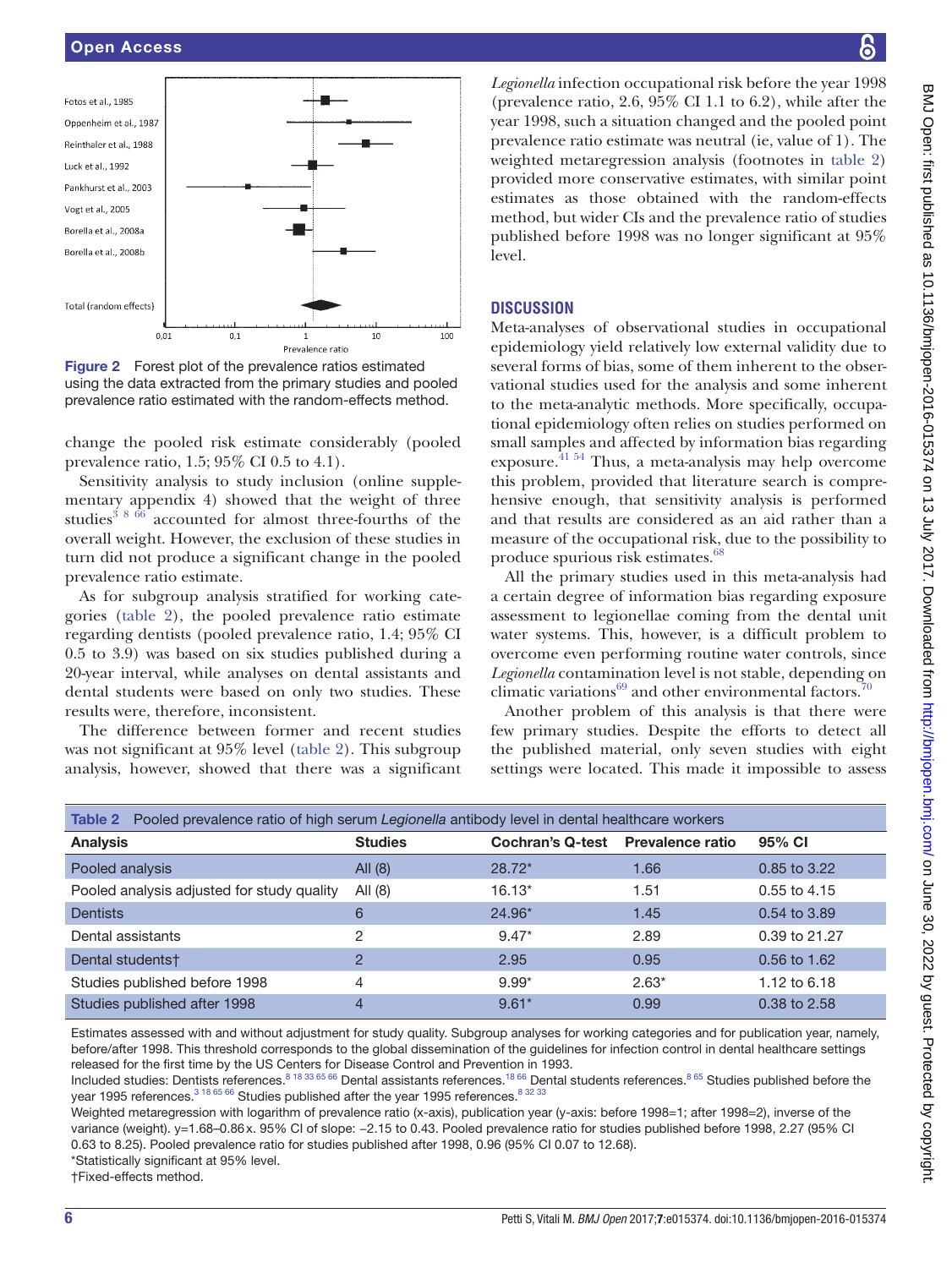the presence and the degree of publication bias reliably. Indeed, the statistical tests used to investigate funnel plot asymmetry yield low power when there are less than 10 primary studies  $67$  (online [supplementary](https://dx.doi.org/10.1136/bmjopen-2016-015374) appendix 3).

Due to the aforementioned study limits, the present pooled prevalence ratio estimate must be interpreted with caution and considered as an indication, rather than a measure of the occupational risk.<sup>[54 68](#page-8-22)</sup>

The main strength of this meta-analysis was its comprehensiveness. The use of broad data banks allowed to detect poster presentations and studies published in languages different from English without restrictions in publication year. It is likely, therefore, that this study was based on almost all the current available information.

The present analysis suggests that there is no scientific evidence that dental healthcare workers are at high occupational risk of *Legionella* infection. Such an inference is corroborated by other occupational epidemiology studies. One was performed on more than 5000 US dentists. A total of 10% showed high *L. pneumophila* antibody levels, a value similar to the population prevalence rate. High seroprevalence was not associated with age, years in practice and hours worked per week. High *L. pneumophila* antibody level was even not higher in participants who did not test and did not use any method to control dental unit water quality.[62](#page-8-38) Another study reported that *Legionella* species in hospital dental unit water systems and in seropositive dental healthcare workers were different, thus suggesting that these subjects likely developed *Legionella* infection outside the hospitals where they were practising.<sup>8</sup> In addition, LD outbreaks in dental healthcare settings were never reported $^{71}$  $^{71}$  $^{71}$  despite billions of treatments provided each year, thus suggesting that there is strong scientific evidence of minimal LD outbreak risk to both dental staff and patients.<sup>72 73</sup> Even the aforementioned sporadic LD cases cannot be confirmed. Indeed, one dentist died from LD in 1995, but legionellae were detected in both the dental unit and the domestic water systems, thus making it impossible to discern which of the two systems was the source of infection and which was contaminated by the infected dentist. $^{4}$  $^{4}$  $^{4}$  A receptionist working in a dental office located in a healthcare facility developed LD. However, legionellae were detected in several areas of the healthcare facility and were undetected in the dental section, thus suggesting that the source of LD infection was outside the dental office.<sup>17</sup> Two patients developed LD few days after a dental visit.<sup>15 16</sup> Since both patients were in critical conditions before the dental visit, they could be already affected by LD. Indeed, it was not possible to demonstrate where the microorganisms occurred first, that is, whether patients were infected by contaminated water systems or the water systems were contaminated by the infected patients.<sup>30 31 74</sup>

It seems that dental healthcare workers were at occupational *Legionella* infection risk in the 80s and 90s ([table](#page-5-1) 2), and three of the four studies published in this period reported point prevalence ratios higher than 1 ([table](#page-4-0) 1), while since the 2000s such an occupational risk was

negligible ([table](#page-5-1) 2), and three of the four study settings reported point prevalence ratios lower than 1 ([table](#page-4-0) 1). Such a difference could be due to the release in 1993 of the CDC's infection control guidelines in dental healthcare settings,  $55$  which are periodically updated.<sup>75</sup> The success of these and similar guidelines in terms of acceptance among dental healthcare workers was great in most, but not all, developed countries and contexts.<sup>76</sup>

The primary studies used for this analysis were not consistent and differed in both absolute and relative risk to dental healthcare workers. For example, Borella and colleagues<sup>8</sup> in Turin found high (ie, 27%) absolute *L*. *pneumophila* antibody seroprevalence and a point prevalence ratio of 0.8, while Oppenheim and colleagues $65$ reported low (ie, 6%) absolute seroprevalence and a point prevalence ratio of 4.1. These discrepancies could be reconciled on the basis of some considerations. First, US dentists practising in the Mid-Atlantic states had the highest seroprevalence rate, whereas the lowest rates were found in the Pacific and East Central divisions. These differences between rates were consistent with the differences in LD incidence rates reported by the CDC's passive surveillance.<sup>[62](#page-8-38)</sup> Second, seroprevalence in Latvia was higher in populated areas, apartment buildings, buildings with municipal hot water supply systems and areas served by non-renovated water supply systems.<sup>63</sup> Third, different serological tests produce different false positive rates due to cross-reactivity between *Legionella* and other bacterial species. $77$  These considerations suggest that there are some factors that influence the absolute *Legionella* antibody seroprevalence, such as climatic factors,  $62$  the characteristics of municipal and building water systems<sup>[63](#page-8-29)</sup> and the accuracy of the serological tests.<sup>4</sup>

Other considerations may help explain the disagreements between relative risks. Indeed, early environmental studies detected high *Legionella* loads in various artificial water systems<sup>78 79</sup> and in dental unit water systems,  $2^{4.65}$  as high as 10000–1000000CFU/L. This situation was probably due to the characteristics of the old municipal and building distribution water systems, which promoted stagnation into tanks. At that time, water stagnation and *Legionella* overgrowth were even more frequent in dental healthcare settings, due to the lack of waterborne infection prevention strategies. Therefore, the dental healthcare workers were both occupationally exposed to *Legionella* during their daily practice and non-occupationally exposed in apartments and in other indoor settings. Absolute and relative risks were consequently high. $3^{3}$ <sup>18</sup> However, if water distribution systems did not permit stagnation, the absolute risk could be low, while the relative risk remained high, $65\,66$  due to the lack of infection control measures. Nowadays, although *Legionella* remains ubiquitous, high loads are hardly detected both in indoor environments,  $38\frac{40\ 80}{90\ 80}$  due to the generally improved characteristics of the distribution systems, and in dental offices $9^{12-14}$  (with exceptions in less-controlled contexts), $81$  due to the success of infection control guidelines. Therefore, dental healthcare workers would be at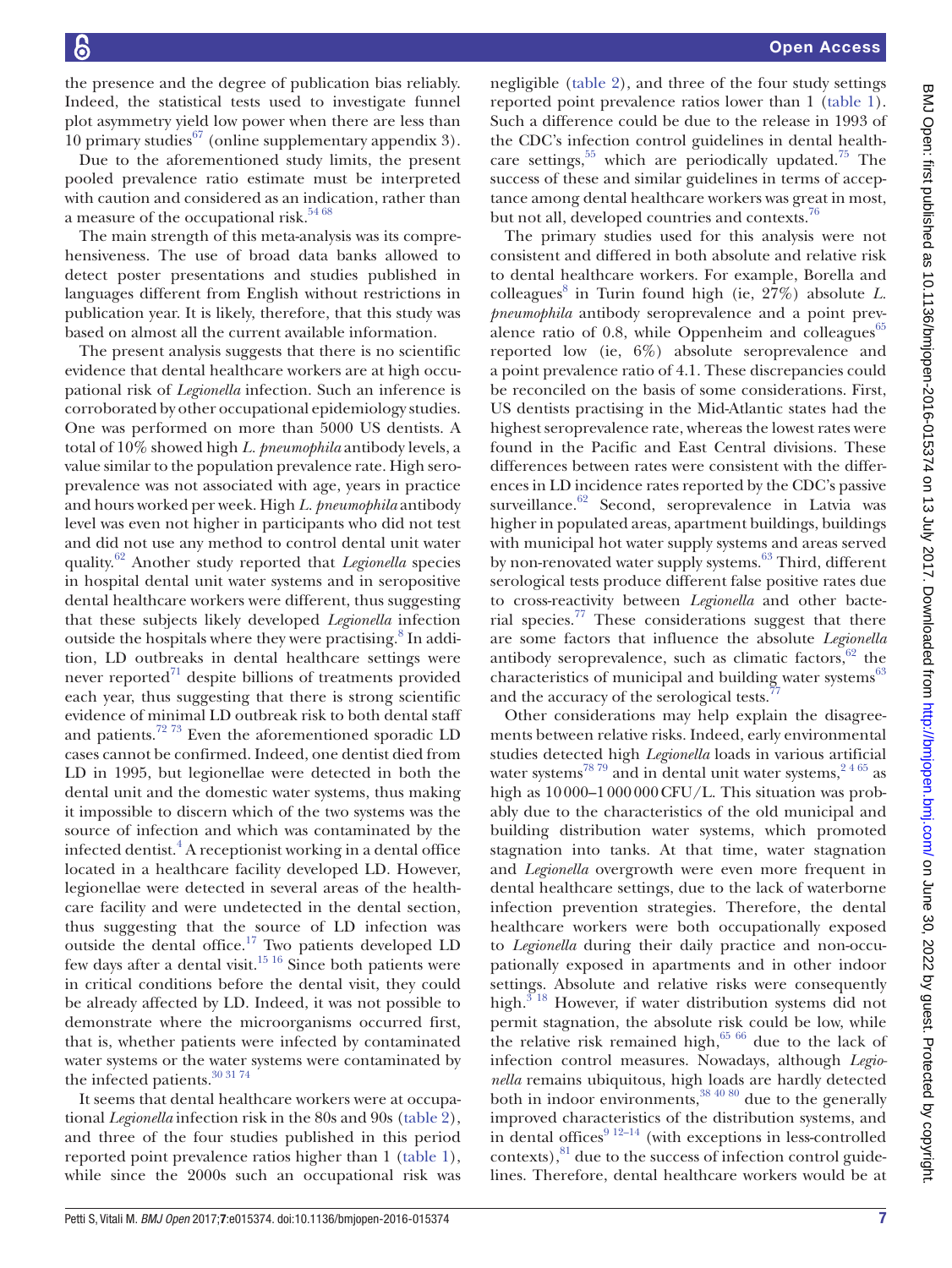## Open Access

low absolute and relative risks.<sup>32</sup> <sup>33</sup> However, non-renovated municipal and building water distribution systems, along with climatic factors may promote *Legionella* overgrowth and lead to high absolute seroprevalence with concurrent low or high relative risk, according to the implementation of infection control guidelines.<sup>8</sup> This hypothesis would explain the observed variation in both absolute *Legionella* antibody seroprevalence and in occupational risk but could be confirmed or rejected only through longitudinal studies that assess *Legionella* level in the environment and serum *Legionella* antibody levels in occupationally exposed and unexposed individuals.

Data on other healthcare settings are few. Indeed, according to the Italian multicentre study *Legionella* antibody prevalence was non-significantly higher in hospital staff than in blood donors (prevalence ratio, 1.2; 95% CI 0.9 to 1.6, assessed merging data from the four towns), while seroprevalence was better explained by increasing age and geographic differences.<sup>[8](#page-7-7)</sup> A Danish study on hospital staff found that occupational exposure, such as showering patients, taking personal showers in hospital and surgical hand washing, did not increase the risk of seropositivity, while relevant *Legionella* infection predictors were age, inversely associated and the routine use of air-condition in private car.<sup>[7](#page-7-6)</sup> In 82% of the French nurses who reported Pontiac-fever-like episodes, legionellae were not detected in the hospital environments where they were practising. Pontiac fever was associated with the use of immunosuppressants and, inversely, with age and years in practice. $6\overline{A}$  $6\overline{A}$  study on more than 2000 Latvian individuals found that seroprevalence rate in occupationally exposed subjects, including dentists and hospital staff, was similar to the rate in unexposed individuals. The main risk factors were living in town and in apartments located in buildings.<sup>63</sup> Bulgarian healthcare workers had higher *L. pneumophila* antibody levels than occupationally unexposed individuals. However, all the subjects in the sample, both the healthcare workers and the occupationally unexposed subjects, resulted positive to the *L. pneumophila* antibody test, suggesting that infec-tion was widespread.<sup>[64](#page-8-39)</sup>

These data, along with the hypothesis regarding dental healthcare workers' occupational risk, could be helpful to formulate speculations regarding the occupational risk for *Legionella* infection to healthcare workers in general. Indeed, such an occupational risk would be low, while infection is more likely explained by geographic and climatic differences and, perhaps, individual factors such as immunosuppressant therapy, use of air condition in private car, living in apartments located in buildings and younger age. Therefore, it seems plausible that it is the responsibility of each country, even every region within a country, to do their own assessments.

#### **Conclusion**

In conclusion, the present analysis suggests that there is limited evidence of occupational risk for *Legionella* infection to dental healthcare workers. It seems that such a risk could be minimised through modern water distribution systems and acknowledging infection control guidelines in dental healthcare settings.

Acknowledgements The authors are indebted to Dr Lidia Socci for manuscript editing.

Contributors This study was conceived, designed, performed and written by SP and MV.

Competing interests None declared.

Provenance and peer review Not commissioned; externally peer reviewed.

Data sharing statement No additional unpublished data are available for this study.

Open Access This is an Open Access article distributed in accordance with the Creative Commons Attribution Non Commercial (CC BY-NC 4.0) license, which permits others to distribute, remix, adapt, build upon this work non-commercially, and license their derivative works on different terms, provided the original work is properly cited and the use is non-commercial. See: [http://creativecommons.org/](http://creativecommons.org/licenses/by-nc/4.0/) [licenses/by-nc/4.0/](http://creativecommons.org/licenses/by-nc/4.0/)

© Article author(s) (or their employer(s) unless otherwise stated in the text of the article) 2017. All rights reserved. No commercial use is permitted unless otherwise expressly granted.

#### **References**

- <span id="page-7-0"></span>1. Helms CM, Viner JP, Renner ED, *et al*. Legionnaires' disease among pneumonias in Iowa (FY 1972-1978) II. Epidemiologic and clinical features of 30 sporadic cases of *L. pneumophila* infection. *[Am J Med](http://dx.doi.org/10.1097/00000441-198101000-00001)  [Sci](http://dx.doi.org/10.1097/00000441-198101000-00001)* 1981;281:2–13.
- <span id="page-7-1"></span>2. Reinthaler F, Mascher F. [Demonstration of *Legionella pneumophila* in dental units]. *Zentralbl Bakteriol Mikrobiol Hyg B* 1986;183:86–8.
- <span id="page-7-2"></span>3. Fotos PG, Westfall HN, Snyder IS, *et al*. Prevalence of *Legionella*specific IgG and IgM antibody in a dental clinic population. *[J Dent](http://dx.doi.org/10.1177/00220345850640121101)  [Res](http://dx.doi.org/10.1177/00220345850640121101)* 1985;64:1382–5.
- <span id="page-7-3"></span>4. Atlas RM, Williams JF, Huntington MK. *Legionella* contamination of dental-unit waters. *Appl Environ Microbiol* 1995;61:1208–13.
- <span id="page-7-4"></span>5. Rutala WA, Weber DJ. Water as a reservoir of nosocomial pathogens. *[Infect Control Hosp Epidemiol](http://dx.doi.org/10.1086/502237)* 1997;18:609–16.
- <span id="page-7-5"></span>6. Remen T, Mathieu L, Hautemaniere A, *et al*. Pontiac fever among retirement home nurses associated with airborne *legionella*. *[J Hosp](http://dx.doi.org/10.1016/j.jhin.2011.03.022)  [Infect](http://dx.doi.org/10.1016/j.jhin.2011.03.022)* 2011;78:269–73.
- <span id="page-7-6"></span>7. Rudbeck M, Viskum S, Mølbak K, *et al*. *Legionella* antibodies in a danish hospital staff with known occupational exposure. *[J Environ](http://dx.doi.org/10.1155/2009/812829)  [Public Health](http://dx.doi.org/10.1155/2009/812829)* 2009;2009:1–6.
- <span id="page-7-7"></span>8. Borella P, Bargellini A, Marchesi I, *et al*. Prevalence of anti*legionella* antibodies among Italian hospital workers. *[J Hosp Infect](http://dx.doi.org/10.1016/j.jhin.2008.03.004)* 2008;69:148–55.
- <span id="page-7-8"></span>9. Pasquarella C, Veronesi L, Napoli C, *et al*. Microbial environmental contamination in Italian dental clinics: a multicenter study yielding recommendations for standardized sampling methods and threshold values. *[Sci Total Environ](http://dx.doi.org/10.1016/j.scitotenv.2012.01.030)* 2012;420:289–99.
- 10. O'Donnell MJ, Boyle MA, Russell RJ, *et al*. Management of dental unit waterline biofilms in the 21st century. *[Future Microbiol](http://dx.doi.org/10.2217/fmb.11.104)* 2011;6:1209–26.
- 11. Laheij AM, Kistler JO, Belibasakis GN, *et al*. Healthcare-associated viral and bacterial infections in dentistry. *[J Oral Microbiol](http://dx.doi.org/10.3402/jom.v4i0.17659)* 2012;4:17659.
- <span id="page-7-9"></span>12. Walker JT, Bradshaw DJ, Finney M, *et al*. Microbiological evaluation of dental unit water systems in general dental practice in Europe. *[Eur](http://dx.doi.org/10.1111/j.1600-0722.2004.00151.x)  [J Oral Sci](http://dx.doi.org/10.1111/j.1600-0722.2004.00151.x)* 2004;112:412–8.
- <span id="page-7-10"></span>13. Arvand M, Hack A. Microbial contamination of dental unit waterlines in dental practices in Hesse, Germany: a cross-sectional study. *[Eur J](http://dx.doi.org/10.1556/EuJMI.3.2013.1.7)  [Microbiol Immunol](http://dx.doi.org/10.1556/EuJMI.3.2013.1.7)* 2013;3:49–52.
- <span id="page-7-11"></span>14. Singh T, Coogan MM. Isolation of pathogenic *Legionella* species and *legionella*-laden amoebae in dental unit waterlines. *[J Hosp Infect](http://dx.doi.org/10.1016/j.jhin.2005.05.001)* 2005;61:257–62.
- <span id="page-7-13"></span>15. Ricci ML, Fontana S, Pinci F, *et al*. Pneumonia associated with a dental unit waterline. *[Lancet](http://dx.doi.org/10.1016/S0140-6736(12)60074-9)* 2012;379:684.
- 16. Schönning C, Jernberg C, Klingenberg D, *et al*. Legionellosis acquired through a dental unit: a case study. *[J Hosp Infect](http://dx.doi.org/10.1016/j.jhin.2017.01.009)* 2017;96:89–92.
- <span id="page-7-12"></span>17. Chikte UM, Khondowe O, Gildenhuys I. A case study of a dental receptionist diagnosed with legionnaires' disease. *SADJ* 2011;66:284–7.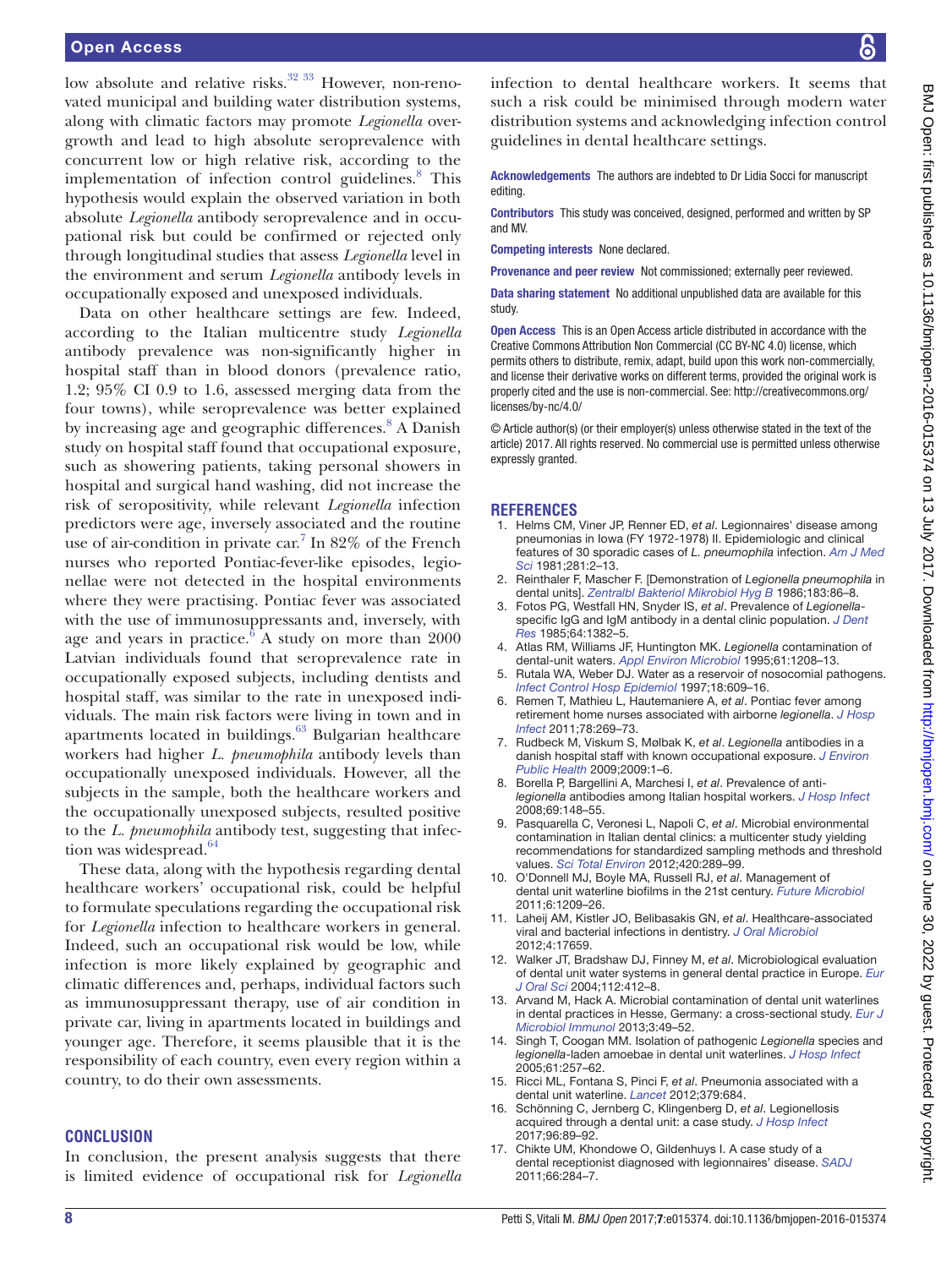- <span id="page-8-31"></span>18. Reinthaler FF, Mascher F, Stünzner D. Serological examinations for antibodies against *Legionella* species in dental personnel. *[J Dent Res](http://dx.doi.org/10.1177/00220345880670061001)* 1988;67:942–3.
- <span id="page-8-0"></span>19. Kadaifciler DG, Gungor ND, Cotuk A. Opportunistic bacterial pathogens of aerosol and water samples from dental equipments. *Fresenius Environ Bull* 2015;24:610–4.
- 20. Al Maghlouth A, Al Yousef Y, Al Bagieh N. Qualitative and quantitative analysis of bacterial aerosols. *J Contemp Dent Pract* 2004;5:91–100.
- 21. Dutil S, Veillette M, Mériaux A, *et al*. Aerosolization of mycobacteria and legionellae during dental treatment: low exposure despite dental unit contamination. *[Environ Microbiol](http://dx.doi.org/10.1111/j.1462-2920.2007.01395.x)* 2007;9:2836–43.
- 22. Messano G, Sofan A, Petti S. Quality of air and water in dental healthcare settings during professional toothcleaning. *[Acta](http://dx.doi.org/10.5937/asn1367230M)  [stomatologica Naissi](http://dx.doi.org/10.5937/asn1367230M)* 2013;29:1230–5.
- <span id="page-8-1"></span>23. Correia AM, Ferreira JS, Borges V, *et al*. Probable person-toperson transmission of Legionnaires' Disease. *[N Engl J Med](http://dx.doi.org/10.1056/NEJMc1505356)* 2016;374:497–8.
- <span id="page-8-2"></span>24. Diederen BM, Peeters MF. Are oropharyngeal swabs suitable as samples for *Legionella*-specific PCR testing? *[J Clin Microbiol](http://dx.doi.org/10.1128/JCM.01495-07)* 2007;45:3482–3.
- 25. McDonough EA, Metzgar D, Hansen CJ, *et al*. A cluster of *Legionella*associated pneumonia cases in a population of military recruits. *[J](http://dx.doi.org/10.1128/JCM.02359-06)  [Clin Microbiol](http://dx.doi.org/10.1128/JCM.02359-06)* 2007;45:2075–7.
- 26. Maze MJ, Slow S, Cumins AM, *et al*. Enhanced detection of Legionnaires' disease by PCR testing of induced sputum and throat swabs. *[Eur Respir J](http://dx.doi.org/10.1183/09031936.00191913)* 2014;43:644–6.
- <span id="page-8-3"></span>27. Marrie TJ, Bezanson G, Haldane DJ, *et al*. Colonisation of the respiratory tract with *Legionella* pneumophila for 63 days before the onset of pneumonia. *[J Infect](http://dx.doi.org/10.1016/0163-4453(92)91094-R)* 1992;24:81–6.
- <span id="page-8-4"></span>28. Szymańska J. Bacterial contamination of water in dental unit reservoirs. *Ann Agric Environ Med* 2007;14:137–40.
- 29. Güngör ND, Kadaifçiler DG, Peker OÖ. Investigation of the bacterial load and antibiotic susceptibility of dental units. *[Environ Monit](http://dx.doi.org/10.1007/s10661-013-3498-3)  [Assess](http://dx.doi.org/10.1007/s10661-013-3498-3)* 2014;186:1847–53.
- <span id="page-8-5"></span>30. Petti S. The chicken–egg dilemma: Legionnaires' disease and retrograde contamination of dental unit waterlines. *[Infect Control](http://dx.doi.org/10.1017/ice.2016.184)  [Hosp Epidemiol](http://dx.doi.org/10.1017/ice.2016.184)* 2016;37:1258–60.
- 31. Petti S. Did a patient acquire *Legionella pneumophila* from the cup filler of a dental unit or did a patient infected with *L. pneumophila* contaminate the cup filler? *[J Hosp Infect](http://dx.doi.org/10.1016/j.jhin.2017.01.014)* 2017;96:201–2.
- <span id="page-8-6"></span>32. Pankhurst CL, Coulter W, Philpott-Howard JJ, *et al*. Prevalence of *Legionella* waterline contamination and *Legionella pneumophila* antibodies in general dental practitioners in London and rural Northern Ireland. *[Br Dent J](http://dx.doi.org/10.1038/sj.bdj.4810735)* 2003;195:591–4.
- <span id="page-8-33"></span>33. Vogt KL, Gruninger SE, Kang P, *et al*. Occupational exposure to *Legionella* among dentists. *J Dent Res* 2005;84(Spec Iss A):3477.
- <span id="page-8-7"></span>34. Eurostat. Healthcare personnel statistics—dentists, pharmacists and physiotherapists. 2016. [http://ec.europa.eu/eurostat/statistics](http://ec.europa.eu/eurostat/statistics-explained/index.php/Healthcare_personnel_statistics_-_dentists,_pharmacists_and_physiotherapists#Healthcare_personnel)[explained/index.php/Healthcare\\_personnel\\_statistics\\_-\\_dentists,\\_](http://ec.europa.eu/eurostat/statistics-explained/index.php/Healthcare_personnel_statistics_-_dentists,_pharmacists_and_physiotherapists#Healthcare_personnel) [pharmacists\\_and\\_physiotherapists#Healthcare\\_personnel.](http://ec.europa.eu/eurostat/statistics-explained/index.php/Healthcare_personnel_statistics_-_dentists,_pharmacists_and_physiotherapists#Healthcare_personnel) (accessed 2 Mar 2017).
- <span id="page-8-8"></span>35. American Dental Association. *Number of Practicing Dentists per Capita in the United States Will Grow Steadily*. Health Policy Institute, 2016. [http://www.ada.org/~/media/ADA/Science%20](http://www.ada.org/~/media/ADA/Science%20and%20Research/HPI/Files/HPIBrief_0616_1.pdf) [and%20Research/HPI/Files/HPIBrief\\_0616\\_1.pdf](http://www.ada.org/~/media/ADA/Science%20and%20Research/HPI/Files/HPIBrief_0616_1.pdf) (accessed 2 Mar 2017).
- <span id="page-8-9"></span>36. Conza L, Casati S, Limoni C, *et al*. Meteorological factors and risk of community-acquired legionnaires' disease in Switzerland: an epidemiological study. *[BMJ Open](http://dx.doi.org/10.1136/bmjopen-2012-002428)* 2013;3:e002428.
- 37. Conza L, Casati Pagani S, Gaia V. Influence of climate and geography on the occurrence of *Legionella* and amoebae in composting facilities. *[BMC Res Notes](http://dx.doi.org/10.1186/1756-0500-7-831)* 2014;7:831.
- <span id="page-8-10"></span>38. Napoli C, Fasano F, Iatta R, *et al*. *Legionella* spp. and legionellosis in southeastern Italy: disease epidemiology and environmental surveillance in community and health care facilities. *[BMC Public](http://dx.doi.org/10.1186/1471-2458-10-660)  [Health](http://dx.doi.org/10.1186/1471-2458-10-660)* 2010;10:660.
- 39. Pancer K. Patient' age and the dynamics of IgM for *L. pneumophila* sg1. *Przegl Epidemiol* 2014;68:21113–6.
- 40. van Heijnsbergen E, Schalk JA, Euser SM, *et al*. Confirmed and potential sources of *Legionella* reviewed. *[Environ Sci Technol](http://dx.doi.org/10.1021/acs.est.5b00142)* 2015;49:4797–815.
- <span id="page-8-11"></span>41. Checkoway H, Pearce N, Kriebel D. *Research Methods in Occupational Epidemiology*. 2nd edn. New York, NY: Oxford University Press, 2004.
- <span id="page-8-12"></span>42. Principe L, Tomao P, Visca P. Legionellosis in the occupational setting. *[Environ Res](http://dx.doi.org/10.1016/j.envres.2016.09.018)* 2017;152:485–95.
- 43. Remen T, Mathieu L, Hautemaniere A, *et al*. Pontiac fever among retirement home nurses associated with airborne *Legionella*. *[J Hosp](http://dx.doi.org/10.1016/j.jhin.2011.03.022)  [Infect](http://dx.doi.org/10.1016/j.jhin.2011.03.022)* 2011;78:269–73.
- <span id="page-8-13"></span>44. Sanderson S, Tatt ID, Higgins JP. Tools for assessing quality and susceptibility to bias in observational studies in epidemiology: a

systematic review and annotated bibliography. *[Int J Epidemiol](http://dx.doi.org/10.1093/ije/dym018)* 2007;36:666–76.

- <span id="page-8-14"></span>45. Wells GA, Shea B, O'Connell D, *et al*. The Newcastle-Ottawa Scale (NOS) for assessing the quality if nonrandomized studies in metaanalyses. [http://www.ohri.ca/programs/clinical\\_epidemiology/oxford.](http://www.ohri.ca/programs/clinical_epidemiology/oxford.htm) [htm.](http://www.ohri.ca/programs/clinical_epidemiology/oxford.htm) (accessed 27 Jul 2016).
- <span id="page-8-15"></span>46. Corrêa-Faria P, Petti S. Are overweight/obese children at risk of traumatic dental injuries? A meta-analysis of observational studies. *[Dent Traumatol](http://dx.doi.org/10.1111/edt.12172)* 2015;31:274–82.
- <span id="page-8-16"></span>47. Stang A. Critical evaluation of the Newcastle-Ottawa scale for the assessment of the quality of nonrandomized studies in metaanalyses. *[Eur J Epidemiol](http://dx.doi.org/10.1007/s10654-010-9491-z)* 2010;25:603–5.
- <span id="page-8-17"></span>48. Petti S, Masood M, Scully C. The magnitude of tobacco smokingbetel quid chewing-alcohol drinking interaction effect on oral cancer in South-East Asia. A meta-analysis of observational studies. *[PLoS](http://dx.doi.org/10.1371/journal.pone.0078999)  [One](http://dx.doi.org/10.1371/journal.pone.0078999)* 2013;8:e78999.
- <span id="page-8-18"></span>49. Begg CB, Mazumdar M. Operating characteristics of a rank correlation test for publication bias. *[Biometrics](http://dx.doi.org/10.2307/2533446)* 1994;50:1088–101.
- <span id="page-8-19"></span>50. Egger M, Davey Smith G, Schneider M, *et al*. Bias in meta-analysis detected by a simple, graphical test. *[BMJ](http://dx.doi.org/10.1136/bmj.315.7109.629)* 1997;315:629–34.
- <span id="page-8-20"></span>51. Sutton AJ, Duval SJ, Tweedie RL, *et al*. Empirical assessment of effect of publication bias on meta-analyses. *[BMJ](http://dx.doi.org/10.1136/bmj.320.7249.1574)* 2000;320:1574–7.
- 52. Peters JL, Sutton AJ, Jones DR, *et al*. Performance of the trim and fill method in the presence of publication bias and between-study heterogeneity. *[Stat Med](http://dx.doi.org/10.1002/sim.2889)* 2007;26:4544–62.
- <span id="page-8-21"></span>53. Sutton A, Abrams KR, Jones DR, *et al*. *Methods for meta-analysis in medical research*. Chichester: Wiley & Sons, 2000.
- <span id="page-8-22"></span>54. McElvenny DM, *et al*. Meta-analysis in occupational epidemiology: a review of practice. *[Occup Med](http://dx.doi.org/10.1093/occmed/kqh049)* 2004;54:336–44.
- <span id="page-8-23"></span>55. Centers for Disease Control and Prevention. Recommended infection-control practices for dentistry, 1993. *MMWR Recomm Rep* 1993;42:1–12.
- <span id="page-8-24"></span>56. Moher D, Liberati A, Tetzlaff J, *et al*. Preferred reporting items for systematic reviews and meta-analyses: the PRISMA statement. *[PLoS](http://dx.doi.org/10.1371/journal.pmed.1000097)  [Med](http://dx.doi.org/10.1371/journal.pmed.1000097)* 2009;6:e1000097.
- <span id="page-8-25"></span>57. Stroup DF, Berlin JA, Morton SC, *et al*. Meta-analysis of observational studies in epidemiology: a proposal for reporting. Meta-analysis of observational studies in Epidemiology (MOOSE) group. *JAMA* 2000;283:2008–12.
- <span id="page-8-26"></span>58. Reinthaler F, Mascher F, Stünzner D. [*Legionella pneumophila*: seroepidemiologic studies of dentists and dental personnel in Austria]. *Zentralbl Bakteriol Mikrobiol Hyg B* 1987;185:164–70.
- 59. Napoli C, Tatò D, Iatta R, *et al*. [Assessment of occupational risk of *Legionella* spp. infection among dental health-care personnel]. *Ig Sanita Pubbl* 2007;63:683–9.
- <span id="page-8-27"></span>60. Scannapieco FA, Ho AW, DiTolla M, *et al*. Exposure to the dental environment and prevalence of respiratory illness in dental student populations. *J Can Dent Assoc* 2004;70:170–4.
- <span id="page-8-28"></span>61. Estrich CG, Vogt KL, Gruninger SE. Dental practitioners' risk factors for exposure to *Legionella pneumophila*. *J Dent Res* 2014;93(Spec Iss A):1237.
- <span id="page-8-38"></span>62. Estrich CG, Gruninger SE, Lipman RD. Rates and predictors of exposure to *Legionella pneumophila* in the United States among dental practitioners: 2002 through 2012. *[J Am Dent Assoc](http://dx.doi.org/10.1016/j.adaj.2016.11.032)* 2017;148:164–71.
- <span id="page-8-29"></span>63. Valciņa O, Pūle D, Lucenko I, *et al*. *Legionella pneumophila* seropositivity-associated factors in Latvian blood donors. *[Int J](http://dx.doi.org/10.3390/ijerph13010058)  [Environ Res Public Health](http://dx.doi.org/10.3390/ijerph13010058)* 2015;13:58.
- <span id="page-8-39"></span>64. Kevorkyan A, Tomova I, Raycheva R, *et al*. *Legionella pneumophila* antibodies in serum samples from medical and dental personnel: a seroepidemiological survey. *[Biotechnology & Biotechnological](http://dx.doi.org/10.1080/13102818.2017.1290549)  [Equipment](http://dx.doi.org/10.1080/13102818.2017.1290549)* 2017;31:588–93.
- <span id="page-8-30"></span>65. Oppenheim BA, Sefton AM, Gill ON, *et al*. Widespread *Legionella pneumophila* contamination of dental stations in a dental school without apparent human infection. *[Epidemiol Infect](http://dx.doi.org/10.1017/S095026880006698X)* 1987;99:159–66.
- <span id="page-8-32"></span>66. Lück PC, Lau B, Seidel S, *et al*. [*Legionellae* in dental units—a hygienic risk?]. *Dtsch Zahn Mund Kieferheilkd Zentralbl* 1992;80:341–6.
- <span id="page-8-34"></span>67. Sterne JA, Gavaghan D, Egger M. Publication and related bias in meta-analysis: power of statistical tests and prevalence in the literature. *J Clin Epidemiol* 2000;53:1119–29.
- <span id="page-8-35"></span>68. Egger M, Schneider M, Davey Smith G. Spurious precision? Metaanalysis of observational studies. *[BMJ](http://dx.doi.org/10.1136/bmj.316.7125.140)* 1998;316:140–4.
- <span id="page-8-36"></span>69. Petti S, Iannazzo S, Tarsitani G. Allogenic succession between *Pseudomonas* and *Legionella* in the water distribution system of a dental hospital. *Ann Microbiol* 2004;54:25–30.
- <span id="page-8-37"></span>70. Aprea L, Cannova L, Firenze A, *et al*. Can technical, functional and structural characteristics of dental units predict *Legionella pneumophila* and *Pseudomonas aeruginosa* contamination? *[J Oral](http://dx.doi.org/10.2334/josnusd.52.641)  [Sci](http://dx.doi.org/10.2334/josnusd.52.641)* 2010;52:641–6.